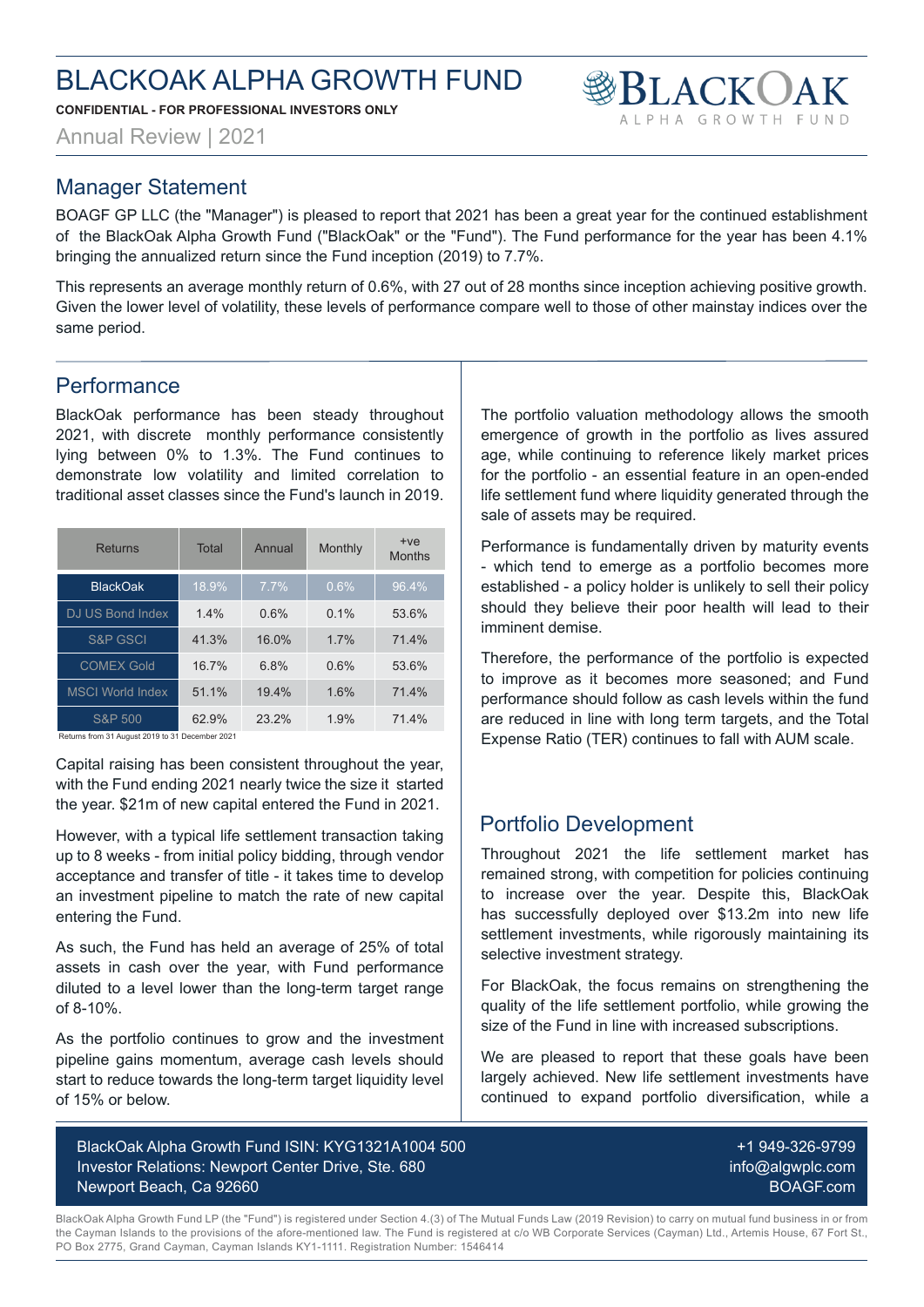**CONFIDENTIAL - FOR PROFESSIONAL INVESTORS ONLY**



Annual Review | 2021

rigorous and disciplined approach has been maintained in relation to the investment strategy.

Unlike many other life settlement funds, BlackOak has unfettered access to policies across the market. There are no exclusivity arrangements within the supply chain.

This ensures potential supply volumes are maximised, and competition between sourcing parties is encouraged to keep downward pressure on supply side costs.

#### **AM Best Credit Rating (12/31/2021)**





\*NR indicates the Insurance Company has no rating.

As such, BlackOak's average IRR for new life settlement acquisitions during 2021 has been 12.6%, which is comparable to 2020 despite increased competition.

Further, the number of Insurance Companies represented within the portfolio has increased to  $42$  (19<sup>1</sup>), with concentration of the largest insurance company, Lincoln National Life Insurance Company now standing at 17.5% (25.7%).

This has been achieved while increasing the proportion of the portfolio with an AM Best rating of A- or higher to 96.9% (93.9%); representing the superior financial strength of the underlying insurers, and their ability to fulfil their payment obligations as policies mature.



The investment strategy has retained its focus on sourcing policies with shorter Life Expectancies (LEs),

1. Figures in brackets are for 12/31/2020 position

BlackOak Alpha Growth Fund ISIN: KYG1321A1004 500 Investor Relations: Newport Center Drive, Ste. 680 Newport Beach, Ca 92660

which has a better fit with cash flows associated with an open-ended life settlement fund. This is reflected in the latest distribution of LEs.

#### Actual to Expected analysis

The Actual to Expected analysis (A to E) shows the occurrence of actual mortality events within a life settlement portfolio, against statistically expected mortality events as inferred from the Life Expectancy (LE) reports at the point of purchase.

A to E is a useful measure to track how reasonable underwriters' assumptions are in assessing LEs of the lives insured.

It is also a useful indication of the manager's ability to identify areas within the life settlement market where underwriters can be more conservative in their LE assessments (i.e. longer), and equally those areas where underwriters may be overly aggressive (i.e. shorter in their assessments).

A successful life settlement manager will focus their investment program to acquire policies where the underwriters tend to be consistently longer in their assessments, and avoid areas where underwriters are typically shorter.

The A to E for BlackOak indicates that mortality events experienced by the fund to end 2021 have been 105% when compared to those inferred from the original LE assessments.

In other words, there have been excess mortality events experienced by BlackOak to date than predicated by the original LE reports.



+1 949-326-9799 info@algwplc.com BOAGF.com

BlackOak Alpha Growth Fund LP (the "Fund") is registered under Section 4.(3) of The Mutual Funds Law (2019 Revision) to carry on mutual fund business in or from the Cayman Islands to the provisions of the afore-mentioned law. The Fund is registered at c/o WB Corporate Services (Cayman) Ltd., Artemis House, 67 Fort St., PO Box 2775, Grand Cayman, Cayman Islands KY1-1111. Registration Number: 1546414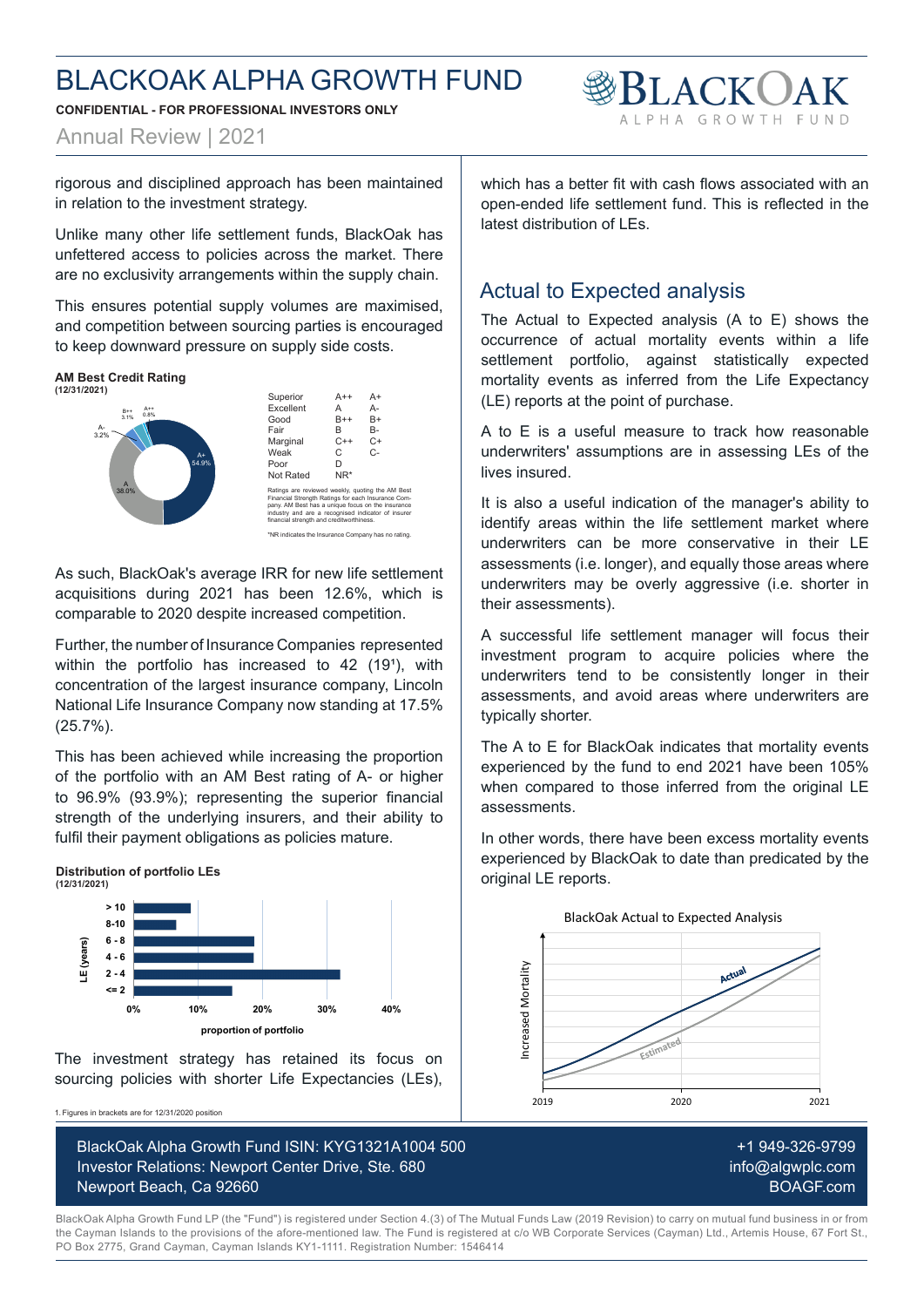**CONFIDENTIAL - FOR PROFESSIONAL INVESTORS ONLY**



Annual Review | 2021

#### Global Market Backdrop

2021 was the second full year of the COVID-19 pandemic, with the world beginning to recover from the fallout of the virus, both medically and economically.

Medical advances including better therapeutics and increased availability of vaccines resulted in a better economic recovery than was expected. A year ago, the OECD forecast global economic growth of around 4.2% in 2021 but the most recent estimate is that the growth rate will be a more robust 5.6%.

This headline figure however disguises profound inequalities in the recovery of nations. It has generally been those higher income countries, boosted by their access to vaccines as well as their ability to freely borrow that have recovered strongest. The US economy for example is forecast to have rebounded by 5.6% in 2021 and the Eurozone by around 5.2%.

The difference in economic recovery is also reflected in the performance of equity markets across nations. The MSCI All World Index increased by 18.5% through the year until end December 2021, and while the index tracking the stock markets of developed countries rose by 21.8%, the MSCI Emerging Market index fell for the year by 2.5%.

Apart from the global response to the pandemic, perhaps the biggest economic story of 2021 was the inflationary pressures being felt by many major economies. As supply side processes spluttered back into life after multiple national lockdowns, many believed the immediate inflationary pressures were likely to be transitory.

This hope was short lived, as the price of energy spiked, feeding into the production costs of goods and services. By the end of 2021 inflation in the US was 7%, the highest rate since 1982, and inflation in the Eurozone was estimated to be 5%.

This inflationary pressure has led to an expectation that central Banks have to respond by withdrawing fiscal stimulus and raising interest rates. The impact of this is visible by looking at the achievable yields on US 10 year treasury bonds. In August 2021 the yield was below 1.2%, but by the end of the year this exceeded 1.5%, continuing to increase into January 2022.



The increase in yields has led to a corresponding decrease in the price of bonds, and many investors who had placed their trust in the reliability of the bond markets providing a secure investment will have been disappointed at the returns of 2021.

#### Life Settlement Market

The life settlement market has continued to mature in recent years, with the early domination of the larger investment banks - who were first movers in the market over a decade ago - now more balanced with new entrants to the market.

These include private equity companies and specialist investment vehicles - many of whom have pension funds as their primary investors - along with fund offerings tailored towards institutional and professional investors.

This growth in the range of investors active in the space has helped to contribute to the continued development and growth of the tertiary market; where existing portfolio holders of life settlements trade with one another. The scale and growing stability of the tertiary market is a key factor in providing ongoing market liquidity, and for responsible managers to continuously optimize their portfolio as opportunities may arise.

BlackOak Alpha Growth Fund ISIN: KYG1321A1004 500 Investor Relations: Newport Center Drive, Ste. 680 Newport Beach, Ca 92660

+1 949-326-9799 info@algwplc.com BOAGF.com

BlackOak Alpha Growth Fund LP (the "Fund") is registered under Section 4.(3) of The Mutual Funds Law (2019 Revision) to carry on mutual fund business in or from the Cayman Islands to the provisions of the afore-mentioned law. The Fund is registered at c/o WB Corporate Services (Cayman) Ltd., Artemis House, 67 Fort St., PO Box 2775, Grand Cayman, Cayman Islands KY1-1111. Registration Number: 1546414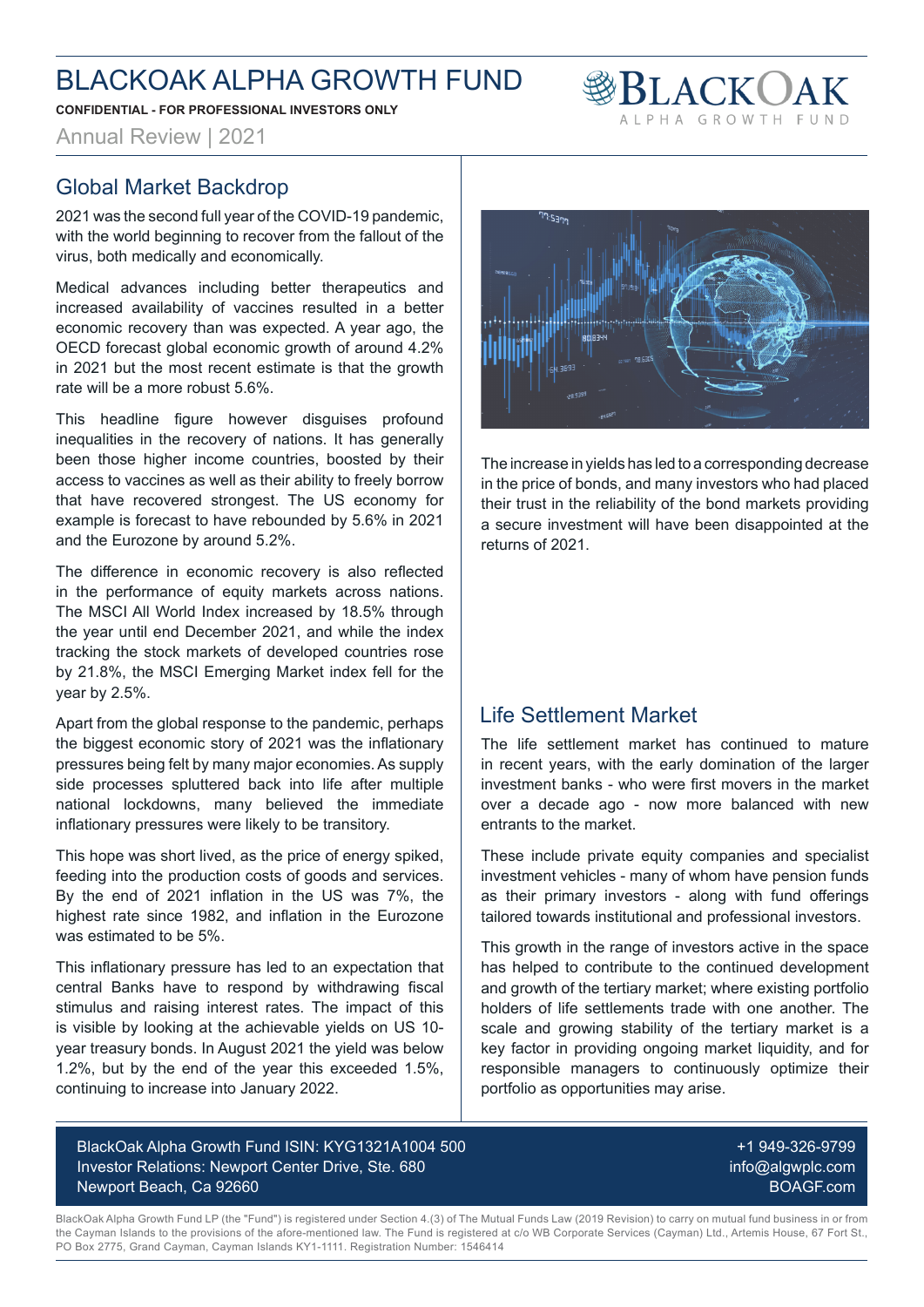**CONFIDENTIAL - FOR PROFESSIONAL INVESTORS ONLY**

Annual Review | 2021

Despite the global economic disruption that transpired during 2021 - brought about by the COVID-19 pandemic ongoing market analysis shows the continued robustness of the life settlement market. Prices have been largely stable in both the secondary and tertiary markets throughout the year.

The majority of the larger buyers remain active, with strong competition for policies in both the secondary and tertiary markets. Some portfolio owners appear to have speculatively placed their portfolios to market - perhaps looking to capitalise on favourable pricing - with over 30 tertiary blocks of policies (estimated total face value of \$3.5bn) widely circulated during 2021.

Indications are that a significant proportion of policies within these blocks transacted. However, despite strong market demand, some sellers continue to have unrealistic expectations of achievable market prices; perhaps reflecting their lack of discipline in correctly referencing market rates in their valuations.

BlackOak continues to take a prudent approach to valuation, with the Manager having confidence that the overall life settlement portfolio reflects likely realizable values achievable in the current market.

### COVID-19 Impact on Mortality

As the pandemic began to take hold, it became apparent that its impact would be disproportionately experienced by elderly individuals and those with pre-existing medical conditions.

This led to speculation that this would result in much higher levels of mortality for the life settlement cohort,



who are typically elderly individuals with a range of health impairments.

**SBLACKOAK** 

However - the Manager did not share this view at the time, and does not have this view today. In the Manager's experience, life settlement portfolio occurrences of 2020 mortalities directly attributable to COVID-19 was negligible; and this trend has continued throughout 2021.

To understand why, it is important to look at underlying data<sup>1</sup>. Around 55 million of the US population is estimated to be aged 65+ (the typical life settlement cohort), which represents 16-17% of the total US population of 332 million.

Although the COVID-19 mortality experience within this 65+ cohort is undoubtedly higher than that of the general population (estimated to be over 20 times higher) this still represents less than 1% of the 65+ population that have deceased after a positive test for COVID-19. Further, many of these individuals will no doubt have had other underlying health conditions that were likely to have contributed to their death.

Another factor to consider is that life settlement insureds are generally wealthier individuals, with access to superior healthcare and the ability to self-isolate more effectively. As a result, the impact of COVID-19 on the life settlement sector of the 65+ US population should naturally be less pronounced.

Our view is that COVID-19 will have a slight but measurable long-term impact on mortality rates of the life settlement cohort. Individuals have been less inclined to visit their physicians during the pandemic - through fear of contracting the virus - and this will unfortunately result in the diagnosis of underlying health conditions being missed and treatments delayed.

The magnitude of this long-term effect on mortality rates will not be known for some time. The Manager's expectation is that the impact on long-term life settlement mortality experience as a result of COVID-19 will be low, especially with the continued development and deployment of vaccines. It is certainly not a feature that the Fund factors into the pricing of life settlement assets.

1. Statistics compiled from US Centers for Disease Control and Prevention; and US Census Bureau, January 2022. From the data SL estimates a 9.5% mortality rate in the 65+ US population identified as positive COVID-19 cases, compared to a 0.4% mortality rate in the under 65 population, i.e. >20 times higher.

BlackOak Alpha Growth Fund ISIN: KYG1321A1004 500 Investor Relations: Newport Center Drive, Ste. 680 Newport Beach, Ca 92660

+1 949-326-9799 info@algwplc.com BOAGF.com

BlackOak Alpha Growth Fund LP (the "Fund") is registered under Section 4.(3) of The Mutual Funds Law (2019 Revision) to carry on mutual fund business in or from the Cayman Islands to the provisions of the afore-mentioned law. The Fund is registered at c/o WB Corporate Services (Cayman) Ltd., Artemis House, 67 Fort St., PO Box 2775, Grand Cayman, Cayman Islands KY1-1111. Registration Number: 1546414